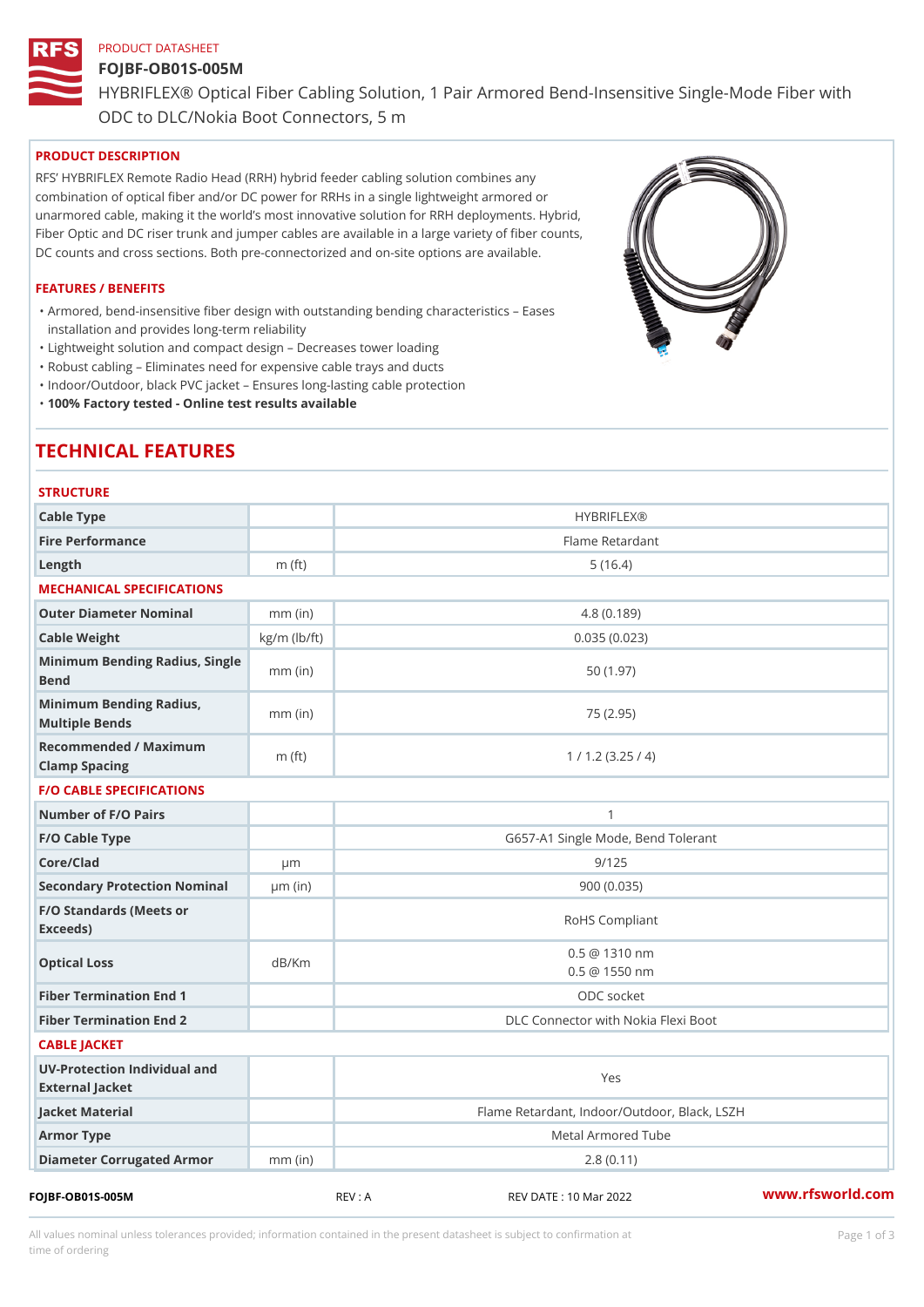#### PRODUCT DATASHEET

## FOJBF-OB01S-005M

HYBRIFLEX® Optical Fiber Cabling Solution, 1 Pair Armored Bend-Inse ODC to DLC/Nokia Boot Connectors, 5 m

#### TESTING AND ENVIRONMENTAL

| Storage Temperature              | $^{\circ}$ C ( $^{\circ}$ F $\vert$ | $-40$ to $70$ ( $-40$ to $158$ ) |
|----------------------------------|-------------------------------------|----------------------------------|
| Operation Temperature            | $^{\circ}$ C ( $^{\circ}$ F $\vert$ | $-40$ to 65 ( $-40$ to 149)      |
| Installation Temperature °C (°F) |                                     | $-20$ to 65 ( $-4$ to 149)       |

#### EXTERNAL DOCUMENT LINKS

Installation Guidelwinessad On-line Factory Te[s](https://www.rfsworld.com/pictures/userfiles/programs/AAST Latest Version.zip)teResults:

### NOTES

Optimized for Nokia RRH

# ADDITIONAL ASSEMBLIES - ODC TO DLC

| Length, m | Model Number                   |
|-----------|--------------------------------|
| -1        | $HA - FOJBF - OL - 01SM - 1$   |
| -3        | $HA - FOJBF - OL - 01SM - 3$   |
| 5         | $HA - FOJBF - OL - 01SM - 5$   |
| 10        | $HA - FOJBF - O L - 01SM - 10$ |
| 20        | $HA - FOJBF - O L - 01SM - 20$ |

| Length, m | Model Number     |
|-----------|------------------|
| -3        | FOJBF-OB01S-003M |
| -5        | FOJBF-OB01S-005M |

#### ADDITIONAL ASSEMBLIES - ODC TO DLC/FULLAXS

| Length, m | Model Number                  |
|-----------|-------------------------------|
| 1         | $HA - FOJBF - OA - 01SM - 1$  |
| 3         | $HA - FOJBF - OA - 01SM - B$  |
| 5         | $HA - FOJBF - OA - 01SM - 5$  |
| 10        | $HA-FOJBF-OA-01SM-10$         |
| 20        | $HA - FOJBF - OA - 01SM - 20$ |
| 30        | HA-FOJBF-OA-01SM-30           |

#### ADDITIONAL ASSEMBLIES - ODC TO DLC/NB ADDITIONAL ASSEMBLIES - ODC TO DLC/R2CT

| $L$ ength, $rn$ | Model Number       |
|-----------------|--------------------|
| -3              | $FOJBF-OCO1S-OO3M$ |
| 5               | $FOJBF-OCO1S-OO5M$ |
| 10              | $FOJBF-OCO1S-010M$ |
| 2 O             | $FOJBF-OCO1S-020M$ |

#### ADDITIONAL ASSEMBLIES - ODC TO DLC/AOPC ADDITIONAL ASSEMBLIES - ODC TO DLC/AOPA

| Length, m | Model Number        |
|-----------|---------------------|
| 3         | $FOJBF-OPAO1S-003M$ |
| 5         | $FOJBF-OPAO1S-005M$ |

| $L$ ength, $rn$ | Model Number       |
|-----------------|--------------------|
| 3               | $FOJBF-ONO1S-003M$ |
| 5               | $FOJBF-ONO1S-005M$ |
| 1 O             | $FOJBF-ON01S-010M$ |
| 2 O             | $FOJBF-ONO1S-020M$ |

FOJBF-OB01S-005M REV : A REV DATE : 10 Mar 2022 [www.](https://www.rfsworld.com)rfsworld.com

All values nominal unless tolerances provided; information contained in the present datasheet is subject to Pcapgelio an atio time of ordering